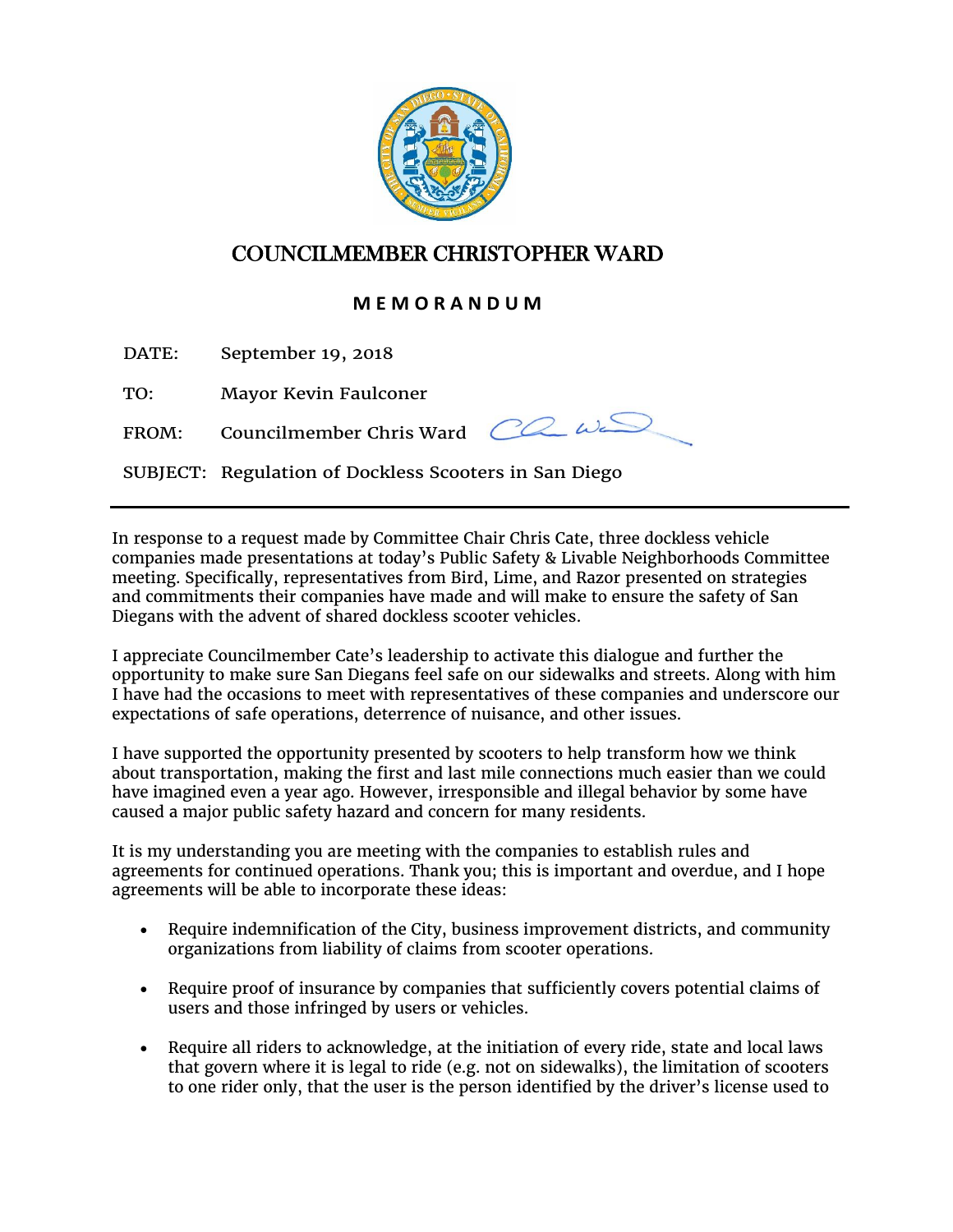establish the account, obeying traffic signals, signs, and flow of traffic as any other vehicle, and other common infractions.

- Establish a customer rating system to track instances of user violations so that some reasonable frequency of infractions could lead to the suspension or prohibition of a rider's ability to rent.
- Provide technology that allows users to report dangerous behaviors, and consider mechanisms for citations issued by San Diego Police Department (SDPD) to be communicated to companies, for incorporation to the customer rating system.
- Provide incentives to users to properly park scooters after their ride, and warnings to users about the proper locations to park once ride is complete.
- Work with City staff to designate preferred parking zones, with a preference to onstreet parking spaces where possible, as well as no ride and no parking zones where appropriate.
- Limit scooter speeds to 8 mph on the Mission Beach, Mission Bay, and La Jolla Boardwalks, and other geographic areas or multimodal pathways as identified in the future.
- Develop a real-time user alert or mechanical intervention to compel compliance with no ride or slow zone areas, and forbid ending rides in no parking zones.
- Provide the City and SDPD current information of where and how much scooter usage is occurring, at least quarterly, or in a digital format which can be updated in real time.
- Ensure that scooters with dead or low batteries are retrieved in a timely manner.
- Establish ambassador teams with sufficient personnel who can provide active education to the San Diego community about safe scooter use.
- Establish a permit and fee structure, consistent with best practices under development in other cities, to improve revenue opportunities for city infrastructure, enforcement, and management.
- Establish reasonable, expeditious deadlines to comply with expectations of the agreement, with penalties of noncompliance including potential discontinuation of operations.

Meanwhile, it is imperative in the City that we provide signage on the safe operation of scooters in areas where ridership is highest, especially Downtown, and partner with stakeholder organizations such as the Port of San Diego and San Diego Tourism Authority on strategies to influence safe usage among tourists.

The City has set aggressive goals to make our streets safe and accessible for everyone and to increase access to and utilization of alternative transportation. Creating a framework to safely allow the advancement and integration of new transportation technology is critical to the success of meeting these goals.